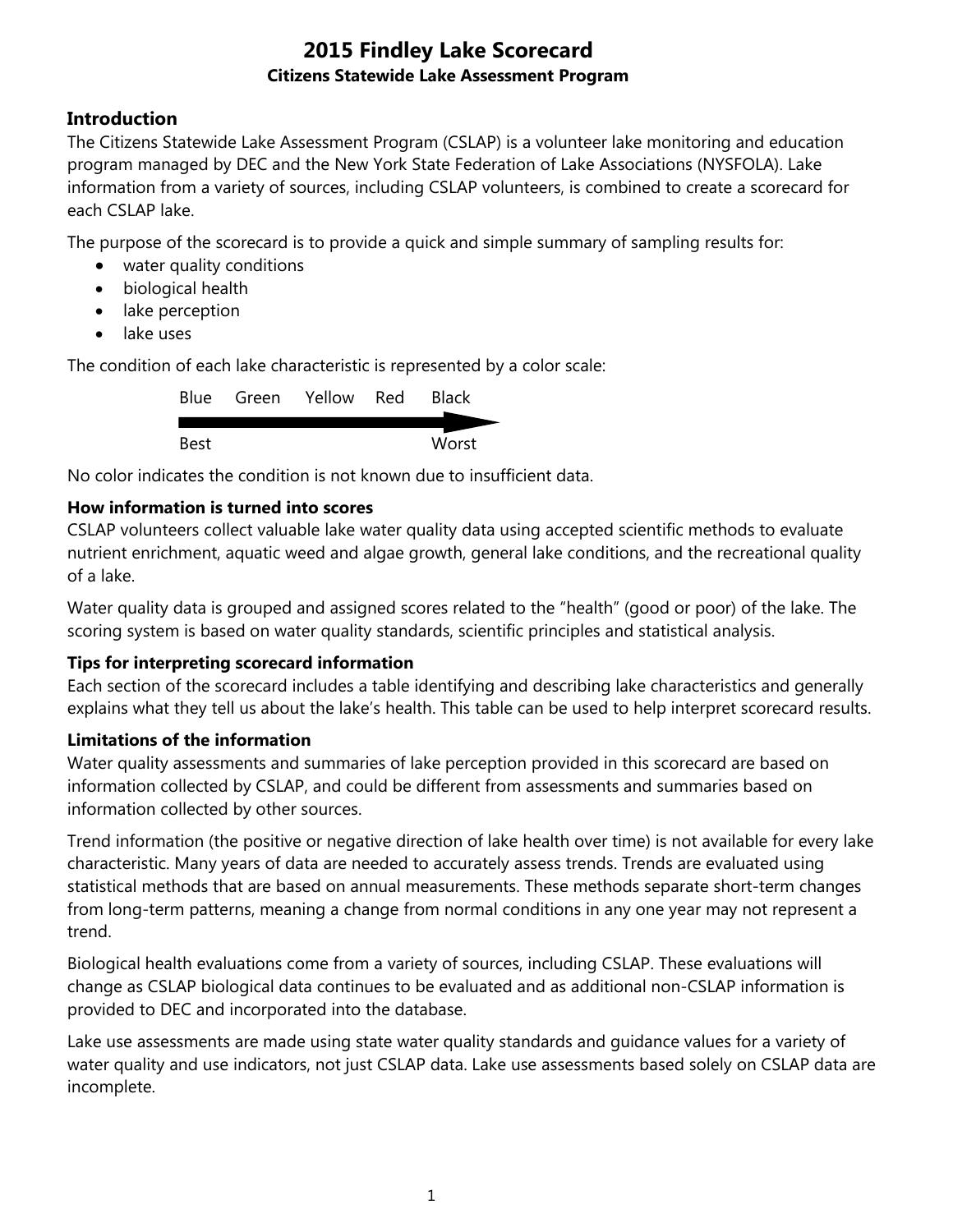## **Water Quality Assessment**

Water quality assessments are based on data collected from the deepest part of the lake every other week, for 15 weeks, from late spring through early fall. The data is used to evaluate a number of lake conditions, including algae growth (productivity or trophic status), pH and deepwater dissolved oxygen levels. There is not enough data to identify a trend in the deepwater oxygen levels for any CSLAP lake.



*\**All years of CSLAP data collection for the lake except those for which data was not available.

|  |  |  |  | The following data is collected and analyzed to determine the water quality score. |
|--|--|--|--|------------------------------------------------------------------------------------|
|--|--|--|--|------------------------------------------------------------------------------------|

| <b>Water quality</b><br>characteristic | <b>Score</b>                                                        | <b>Description of characteristic</b>                                                                                                                                  | <b>What it means</b>                                                                                                                                                                       |
|----------------------------------------|---------------------------------------------------------------------|-----------------------------------------------------------------------------------------------------------------------------------------------------------------------|--------------------------------------------------------------------------------------------------------------------------------------------------------------------------------------------|
|                                        | Total<br>Phosphorus (TP)                                            | TP is measured because it is an<br>important nutrient that often controls<br>the growth of algae and rooted plants.                                                   | Too much phosphorus can harm aquatic life,<br>water supplies, and recreational uses by causing<br>excessive algae growth.                                                                  |
| <b>Trophic Status</b>                  | Chlorophyll a                                                       | Chlorophyll <i>a</i> is measured to estimate<br>the amount of algae in a lake.                                                                                        | The amount of chlorophyll $a$ is usually closely<br>related to the amount of phosphorus and can<br>affect water clarity.                                                                   |
|                                        | Secchi Disk                                                         | This is a device to measure how far<br>down into the water you can see.                                                                                               | Water clarity is a strong indicator of the public's<br>opinion of lake conditions.                                                                                                         |
|                                        | рH                                                                  | Water pH is measured to determine its<br>acidity or alkalinity.                                                                                                       | Values between 6 and 9 support most types of<br>plant and animal life.                                                                                                                     |
| pH Balance                             | Conductivity                                                        | Conductivity is measured to estimate<br>the amount of dissolved and<br>suspended solids in water, including<br>salts and organic material.                            | High conductivity values may be related to<br>geology or land use practices and can indicate<br>susceptibility to changes in pH.                                                           |
| Deepwater<br>Dissolved<br>Oxygen       | Phosphorus,<br>ammonia, nitrite,<br>iron, manganese,<br>and arsenic | Dissolved oxygen (DO) is not<br>measured directly, but can be inferred<br>from the levels of certain chemicals in<br>water samples collected near the lake<br>bottom. | Dissolved oxygen is critical for the ecological<br>balance of lakes. Low DO in bottom waters can<br>affect the survival of fish and lake organisms and<br>cause chemical changes in lakes. |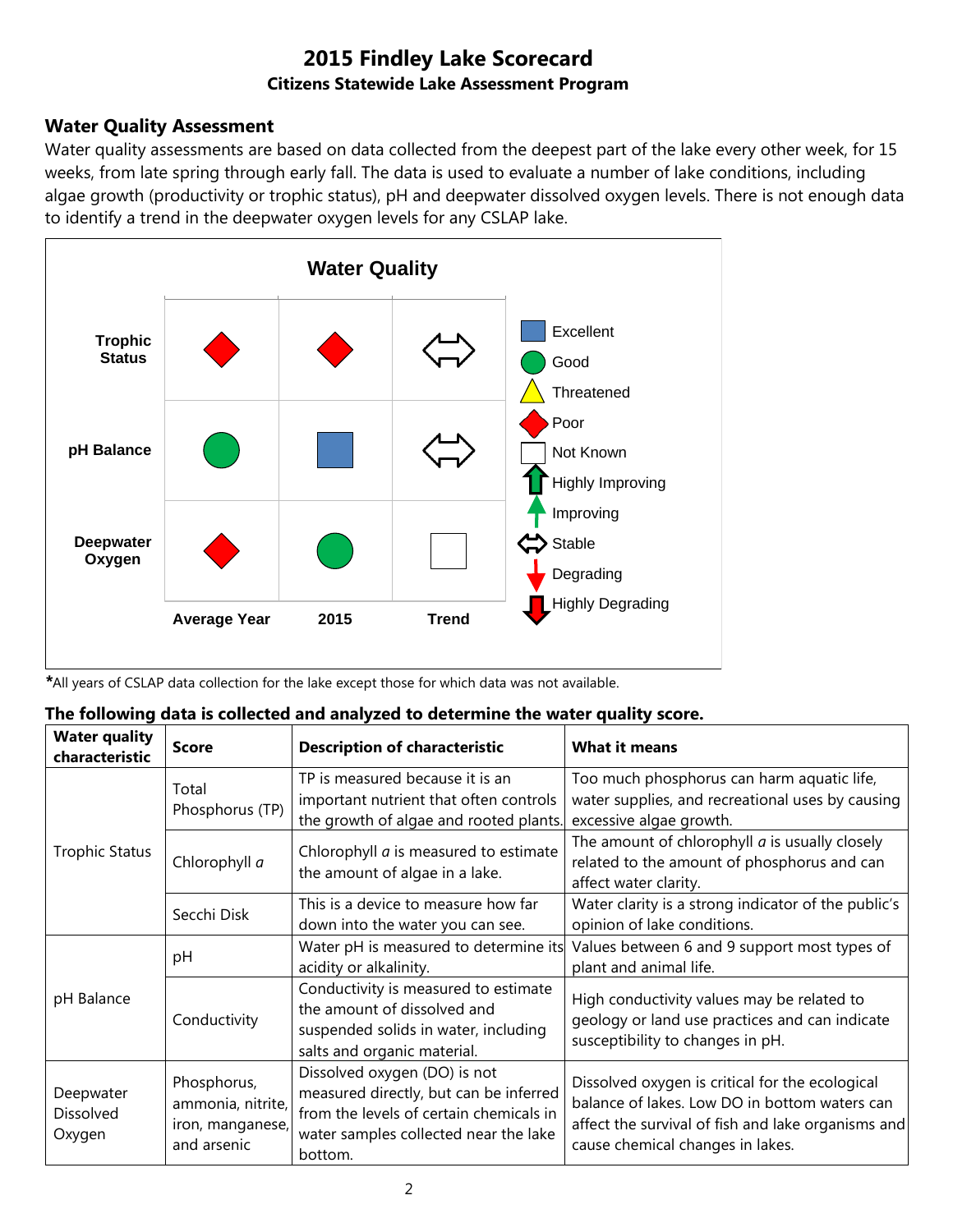### **The water quality scores for each water quality characteristic are determined by the following:**

| <b>Water quality</b><br>characteristic  | <b>Score</b> | <b>Criteria Score Elements</b>                                                                     | <b>How Criteria Are Used to Determine Score</b>                                                      |
|-----------------------------------------|--------------|----------------------------------------------------------------------------------------------------|------------------------------------------------------------------------------------------------------|
|                                         | Excellent    | Average value for each trophic                                                                     | Trophic score = $8$ or $9$ (two of three trophic indicators<br>= oligotrophic, other is mesotrophic) |
| <b>Trophic Status</b>                   | Good         | indicator (water clarity, chlorophyll<br>a, total phosphorus) assigned score                       | Trophic score = $6$ or 7 (at least two trophic indicators<br>= mesotrophic or "higher")              |
|                                         | Threatened   | of 3 if oligotrophic <sup>+</sup> , 2 if<br>mesotrophic <sup>+</sup> , 1 if eutrophic <sup>+</sup> | Trophic score = $4$ or $5$ (at least one trophic indicator<br>= mesotrophic or "higher")             |
|                                         | Poor         |                                                                                                    | Trophic score = $3$ (all trophic indicators = "eutrophic")                                           |
| pH Balance                              | Excellent    | Average pH is evaluated against                                                                    | pH between 7.5 and 8.5                                                                               |
|                                         | Good         | state water quality standards                                                                      | pH between 7 and 7.5                                                                                 |
|                                         | Threatened   | (should be above 6.5 and below 8.5)<br>and average conductivity evaluated                          | pH above 8.5, pH between 6.5 and 7, or conductivity<br>$< 50$ ug/l                                   |
|                                         | Poor         | to determine if low buffering<br>capacity against future pH change                                 | pH < 6.5                                                                                             |
|                                         | Excellent    | Deepwater ammonia and                                                                              | Actual DO data indicating fully oxygenated conditions<br>in stratified lakes to lake bottom          |
| Deepwater<br><b>Dissolved</b><br>Oxygen | Good         | phosphorus levels are compared to<br>surface readings, and assigned a                              | All shallow lakes assumed to be good absent data;<br>deepwater scores = $1$                          |
|                                         | Threatened   | score of 3 if bottom readings are<br>>10x surface readings and a score                             | Deepwater NH3 score + Deepwater TP score > 3 or<br>actual DO data indicating hypoxic conditions      |
|                                         | Poor         | of 2 if bottom readings are > 5x<br>surface readings                                               | Deepwater NH3 score = 3 or actual DO data<br>indicating anoxic conditions                            |
|                                         | Not known    |                                                                                                    | No deepwater O <sub>2</sub> or indicator data in stratified lake                                     |

**+** trophic designations- oligotrophic = water clarity > 5 m, chlorophyll a < 2 ug/l, total phosphorus < 10 ug/l mesotrophic = water clarity 2-5 m, chlorophyll a 2-8 ug/l, total phosphorus = 10-20 ug/l

eutrophic = water clarity < 2 m, chlorophyll a > 8 ug/l, total phosphorus > 20 ug/l

#### **The water quality trends for each water quality characteristic and measure of lake perception are determined by the following:**

| Highly Improving: | linear regression correlation coefficient ( $R^2$ ) > 0.5 and p value < 0.01, with trend toward<br>higher "score"                           |
|-------------------|---------------------------------------------------------------------------------------------------------------------------------------------|
| Improving:        | $R^2 > 0.33$ and p value < 0.05, or $R^2 > 0.5$ and p value < 0.05, or $R^2 > 0.33$ and p value < 0.01,<br>with trend toward higher "score" |
| Stable:           | neither linear regression nor p value in statistically significant ranges as defined above                                                  |
| Degrading:        | $R^2 > 0.33$ and p value < 0.05, or $R^2 > 0.5$ and p value < 0.05, or $R^2 > 0.33$ and p value < 0.01,<br>with trend toward lower "score"  |
| Highly Degrading: | $R^2$ > 0.5 and p value < 0.01, with trend toward lower "score"                                                                             |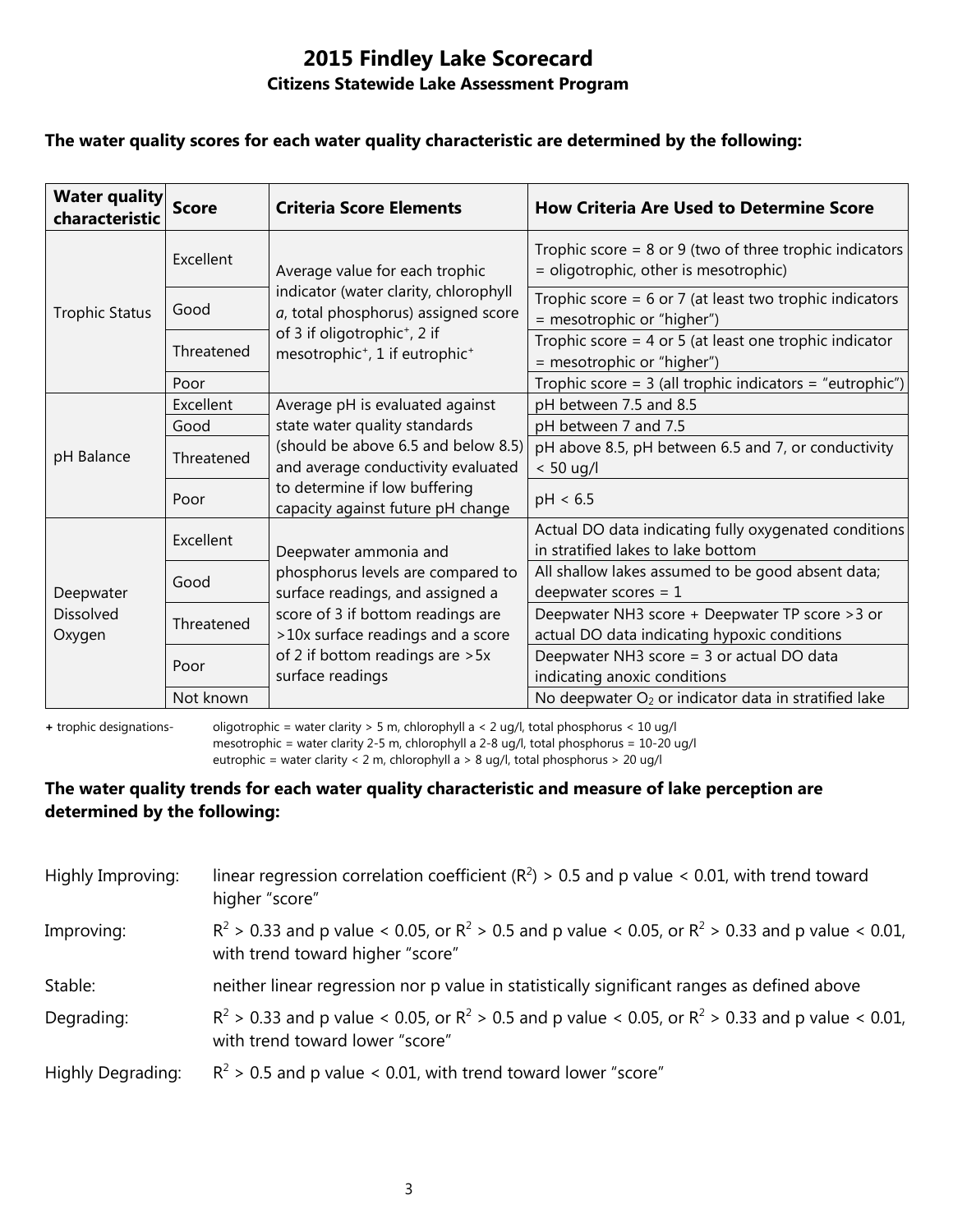## **Biological Health**

Biological health of lakes can be evaluated in a number of ways. For CSLAP lakes, biological health evaluations are based on the presence of invasive plants, the type and number of blue-green harmful algal blooms, the presence of invasive animals (zebra mussels, spiny waterflea, etc.), the types of fish, aquatic plant diversity, and the number of pollution sensitive aquatic insects.

Biotic indices have been developed to evaluate a few biological health characteristics. Biotic indices are used to compare the biological community of the lake being sampled to the biological community of a known highquality lake. (Data to support biological health assessments is not available for all CSLAP lakes.)



*\** All years of CSLAP data collection for the lake except those for which data was not available.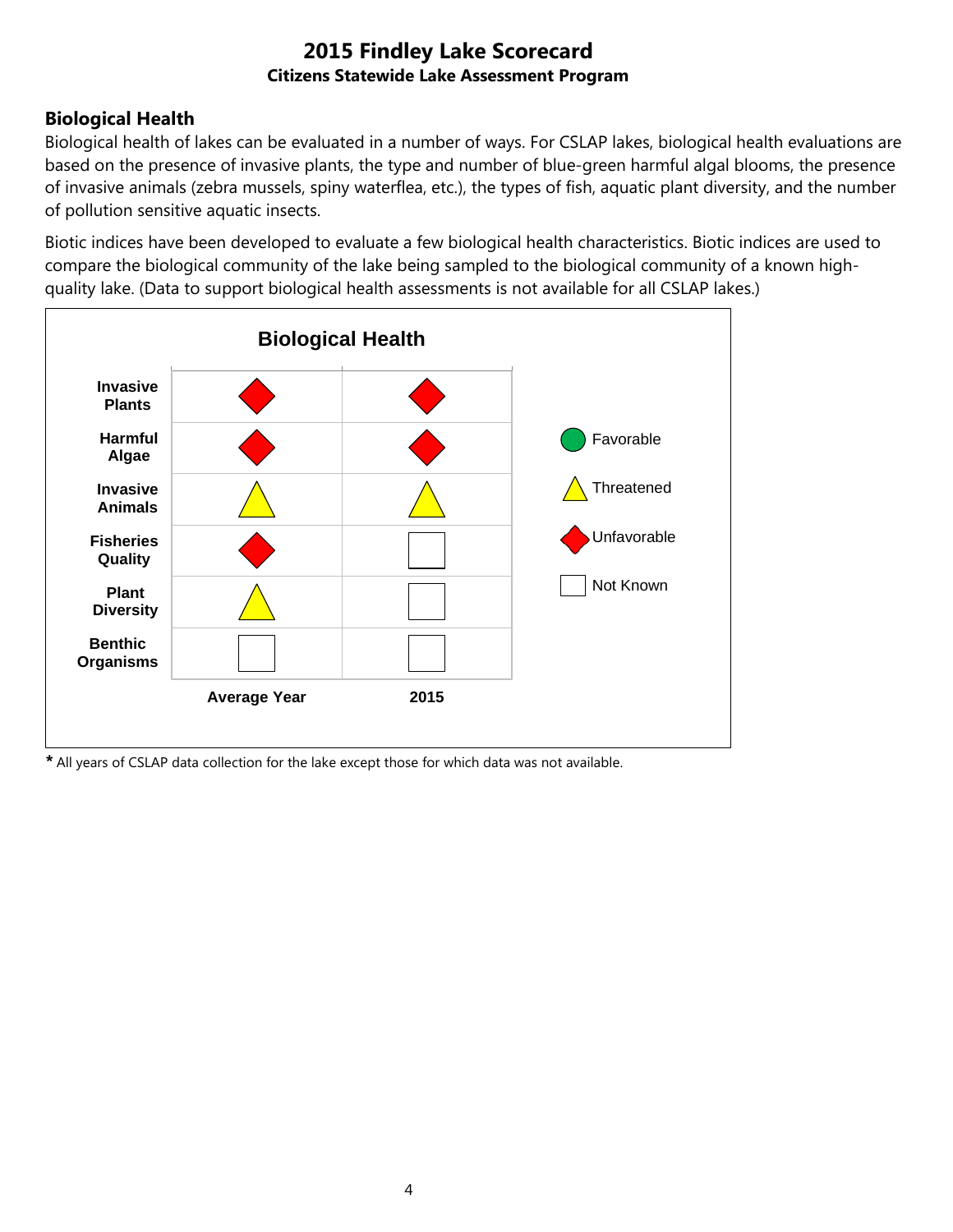| <b>Biological Health</b><br><b>Characteristic</b> | <b>Description of characteristic</b>                                                                                                                                                            | <b>What it means</b>                                                                                                                                                                                                                                                                                                                                                                   |
|---------------------------------------------------|-------------------------------------------------------------------------------------------------------------------------------------------------------------------------------------------------|----------------------------------------------------------------------------------------------------------------------------------------------------------------------------------------------------------------------------------------------------------------------------------------------------------------------------------------------------------------------------------------|
| <b>Invasive Plants</b>                            | CSLAP volunteers survey lakes for nuisance,<br>non-native plants (water chestnut, Eurasian<br>water milfoil, etc.).                                                                             | Abundant invasive plants can crowd out native and<br>protected plants, create quality problems, and interfere<br>with recreation. "Unfavorable" means at least one<br>invasive plant species has been found. "Threatened"<br>lakes are geographically close to an "infected" lake, or<br>have water quality conditions that put them at higher<br>risk for species invasion.           |
| Harmful Algae                                     | DEC and other biologists screen water<br>samples for blue-green algae cell pigments<br>and also test them for algal toxins.                                                                     | Harmful algae can reduce oxygen levels and may cause<br>harm to people recreating on the lake. "Unfavorable"<br>means algal toxin readings are unsafe for water<br>recreation; "threatened" means readings are<br>approaching unsafe for water recreation.                                                                                                                             |
| <b>Invasive Animals</b>                           | DEC and other biologists survey lakes for<br>nuisance, non-native animals (zebra mussels,<br>spiny water flea, etc.).                                                                           | Abundant invasive animals can harm native plant and<br>animal species, influence the likelihood of algal blooms,<br>and interfere with recreation. "Unfavorable" means at<br>least one invasive animal has been found. "Threatened"<br>lakes are geographically close to an "infected" lake, or<br>have water quality conditions that put them at higher<br>risk for species invasion. |
| <b>Fisheries Quality</b>                          | DEC and other fisheries biologists measure<br>the length and weight of various species in a<br>lake's fish community and conduct other<br>measures of the health of the fisheries<br>community. | Better fisheries quality indicates the lake has sufficient<br>food resources and habitat to support its fish<br>community. Several "biotic indices" are used to evaluate<br>fish community quality.                                                                                                                                                                                    |
| <b>Plant Diversity</b>                            | CSLAP volunteers, academic researchers and<br>consultants survey lakes for the number and<br>types of aquatic plants.                                                                           | Higher plant diversity indicates a more natural<br>environment and helps prevent invasive species from<br>taking over a lake. "Floristic quality indices" are used to<br>evaluate plant communities.                                                                                                                                                                                   |
| Benthic<br>Organisms                              | DEC and other biologists count and identify<br>the types of bottom living (benthic) aquatic<br>insects in a lake.                                                                               | More pollution sensitive (intolerant) aquatic insects in a<br>lake usually indicate good water quality and suitable<br>habitat. "Biotic indices" are used to evaluate benthic<br>communities.                                                                                                                                                                                          |

## **The following information is used to determine biological health scores.**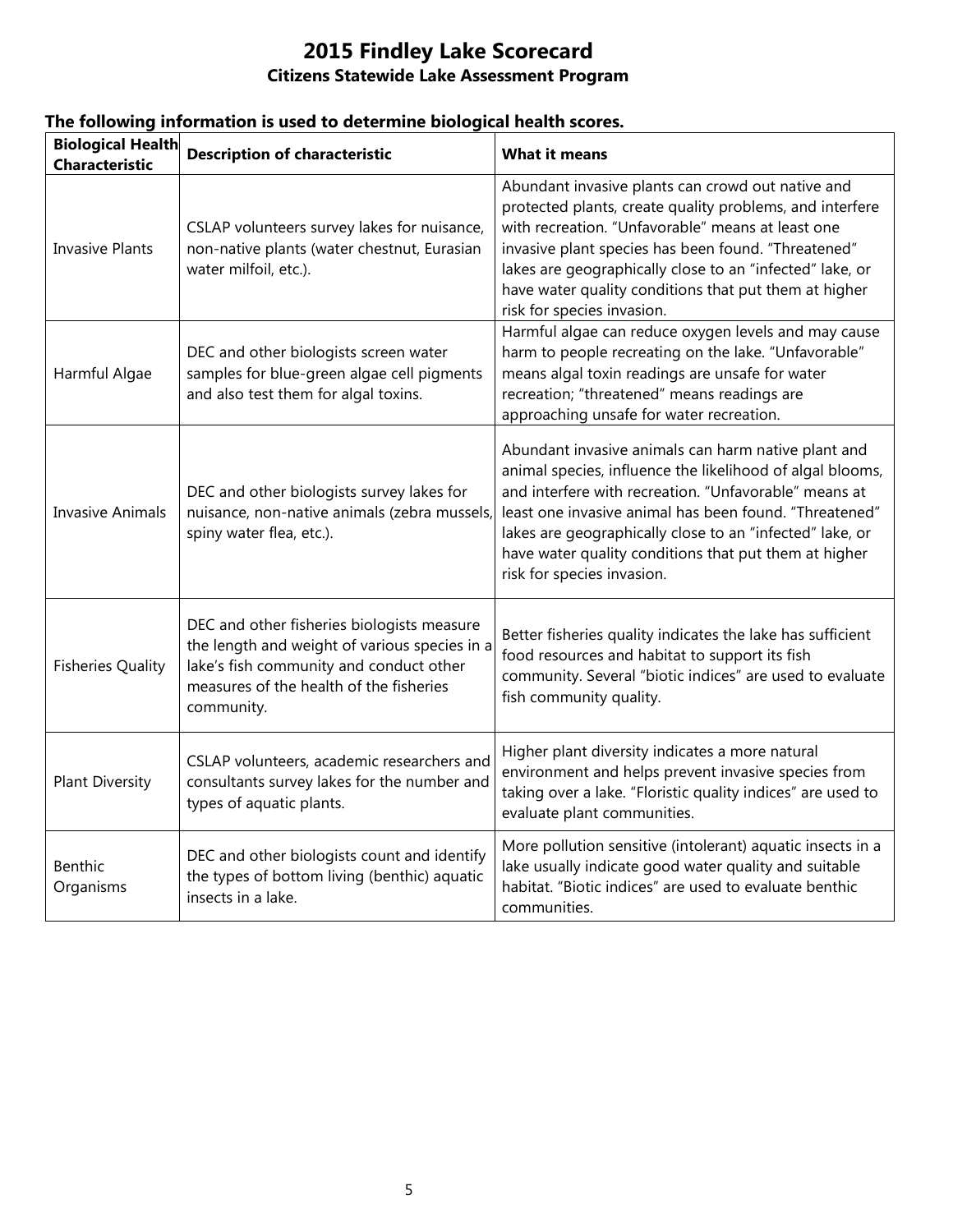# **2015 Findley Lake Scorecard**

## **Citizens Statewide Lake Assessment Program**

#### **The biological health scores for each biological health characteristic are determined by the following:**

| <b>Water quality</b><br>characteristic | <b>Score</b> | <b>Criteria Score Elements</b>                                         | <b>How Criteria Are Used to Determine</b><br><b>Score</b>                                        |
|----------------------------------------|--------------|------------------------------------------------------------------------|--------------------------------------------------------------------------------------------------|
|                                        | Favorable    |                                                                        | No evidence of invasive/exotic aquatic plants                                                    |
|                                        | Threatened   | Aquatic plant surveys are conducted by<br>CSLAP volunteers or by other | Invasive plants found in nearby (<10 miles away)                                                 |
| <b>Invasive Plants</b>                 |              | organizations; invasive plants identified                              | lakes or public launch is found on lake                                                          |
|                                        | Unfavorable  | by plant expert                                                        | Invasive/exotic aquatic plants found in lake                                                     |
|                                        | Not Known    |                                                                        | No aquatic plant surveys in lake (this year)                                                     |
|                                        | Favorable    |                                                                        | All data show algae, phycocyanin and toxin                                                       |
|                                        |              | Harmful algae bloom (HAB) sampling                                     | levels below DEC bloom criteria <sup>+</sup>                                                     |
|                                        |              | conducted in open water and along                                      | Fluoroprobe or toxin levels exceed DEC                                                           |
| Harmful Algae                          | Threatened   | shoreline; total algae, algae species,                                 | threatened <sup>#</sup> criteria; phycocyanin levels exceed                                      |
|                                        |              | phycocyanin (blue green pigment) and                                   | DEC bloom criteria, or visual evidence of blooms<br>Fluoroprobe or toxin levels exceed DEC bloom |
|                                        | Unfavorable  | algal toxins analyzed in samples                                       | criteria in open water or shoreline                                                              |
|                                        | Not Known    |                                                                        | No HAB data available for lake                                                                   |
|                                        |              |                                                                        | No reports of invasive/exotic aquatic animals                                                    |
|                                        | Favorable    |                                                                        | and no clear threats exist                                                                       |
|                                        | Threatened   | Invasive animal (primarily zebra or                                    | Invasive animals found in nearby (<25 miles                                                      |
| Invasive                               |              | quagga mussel) surveys are conducted                                   | away) waterbodies AND public launch is found                                                     |
| Animals                                |              | on limited basis in CSLAP lakes; other                                 | on lake, or calcium levels > 20 mg/l                                                             |
|                                        | Unfavorable  | AIS animals reported through                                           | Invasive/exotic aquatic animals found in lake                                                    |
|                                        |              | iMapInvasives                                                          | No information to evaluate presence of exotic                                                    |
|                                        | Not Known    |                                                                        | animals                                                                                          |
|                                        | Favorable    | New York does not (yet) have a fish                                    | Fish IBI $> 60$ (= "good" and "excellent")                                                       |
| <b>Fisheries</b>                       | Threatened   | index for biotic integrity (IBI); for lakes                            | Fish IBI between 40 and 60 (= "fair")                                                            |
| Quality                                | Unfavorable  | with fishery survey data, Minnesota Fish                               | Fish IBI < 40 (= "poor")                                                                         |
|                                        | Not Known    | IBI is used to evaluate fisheries quality                              | No fisheries data                                                                                |
|                                        | Favorable    | New York has not yet developed a                                       | $mFQI > 5$ (= "good" quality), based on # genera                                                 |
|                                        | Threatened   | floristic quality index (FQI); for lakes with                          | mFQI = $3-8$ (= "fair" quality), based on # genera                                               |
| <b>Plant Diversity</b>                 | Unfavorable  | detailed plant survey data, a modified                                 | mFQI < $3$ (= "poor" quality), based on # genera                                                 |
|                                        |              | version of the Wisconsin FQI and Florida                               |                                                                                                  |
|                                        | Not Known    | aquatic plant designations are used for                                | Insufficient plant survey data to evaluate                                                       |
|                                        |              | evaluating aquatic floristic quality                                   |                                                                                                  |
|                                        | Favorable    | New York has not yet developed a                                       | IBI > 10-15 (based on $#$ genera)                                                                |
| Benthic                                | Threatened   | macroinvertebrate IBI; for lakes with                                  | IBI between 8 and 15 (based on # genera)                                                         |
| Organisms                              | Unfavorable  | detailed macroinvertebrate survey data,                                | IBI < 8                                                                                          |
|                                        | Not Known    | Vermont IBI is used to evaluate benthic                                | Insufficient macroinvertebrate data to evaluate                                                  |
|                                        |              | organism quality                                                       | benthic organisms quality                                                                        |

**+** DEC bloom criteria- fluoroprobe blue green algae chlorophyll a = 30 ug/l

phycocyanin = 200 units

algal toxins- microcystin-LR = 20 ug/l ("high toxins") along shoreline, = 10 ug/l in open water

**+** DEC threatened criteria- fluoroprobe blue green algae chlorophyll a = 10 ug/l

algal toxins- microcystin-LR = 4 ug/l along shoreline or in open water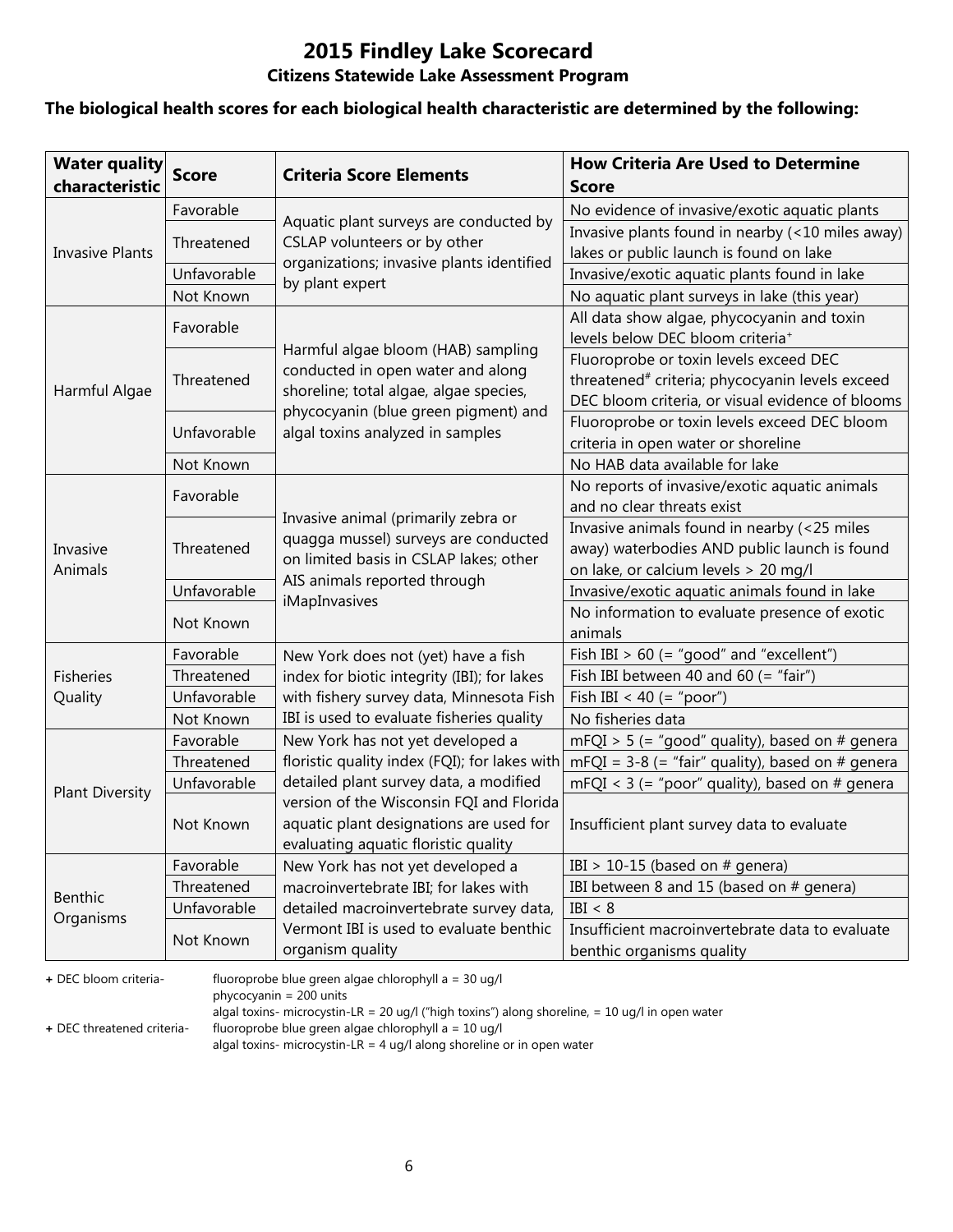## **Lake Perception**

Lake perception scores are based on the visual observations of CSLAP volunteers who answer questions on the Field Observation Form (http://www.dec.ny.gov/docs/water\_pdf/cslapsamobs.pdf) completed during sampling. The questions ask the volunteer to determine their perceptions of how clear the water looks, the abundance of aquatic plants, conditions affecting current recreational use, and the overall recreational quality of the lake.

Visual observations are very closely connected to measured water quality conditions. This information is helpful to lake managers in deciding on nutrient criteria, or the amount of nutrients that can flow into a lake without compromising its water quality. For New York State lakes, perception data collected by CSLAP volunteers is critical to the development of nutrient criteria (defining "how much is too much") and has been consistently collected by CSLAP volunteers since 1992.



*\** All years of CSLAP data collection for the lake except those for which data was not available.

| Lake Perception<br><b>Characteristic</b> | <b>Description of characteristic</b>                               | What it means                                                                                                                                                                                      |  |
|------------------------------------------|--------------------------------------------------------------------|----------------------------------------------------------------------------------------------------------------------------------------------------------------------------------------------------|--|
| <b>Water Quality</b>                     | Asks the user: How clear does the<br>water look today?             | Clearer water usually indicates lower nutrient levels.                                                                                                                                             |  |
| Aquatic Plants                           | Asks the user: How abundant are<br>aquatic plants where people are | Lower abundances of aquatic plants usually provide proper<br>ecological balance and are less likely to contribute to recreational<br>use problems, although the absence of plants can also lead to |  |

#### **The following information is used to determine the lake perception scores.**

| <b>Aquatic Plants</b> | aquatic plants where people are<br>boating and swimming today?                                                                         | use problems, although the absence of plants can also lead to<br>lake problems. Lakes with the most favorable assessments have<br>some plants, but not too many plants.                                                                                                                           |
|-----------------------|----------------------------------------------------------------------------------------------------------------------------------------|---------------------------------------------------------------------------------------------------------------------------------------------------------------------------------------------------------------------------------------------------------------------------------------------------|
| Recreation            | Asks the user: What is your opinion of<br>the recreational quality of the lake?<br>What factors affect your perception of<br>the lake? | Users' perceptions are associated with water quality conditions<br>and aquatic plant coverage. Positive responses usually indicate<br>good water quality and little to no surface plant coverage.<br>Negative responses are usually associated with poor water quality<br>and/or invasive plants. |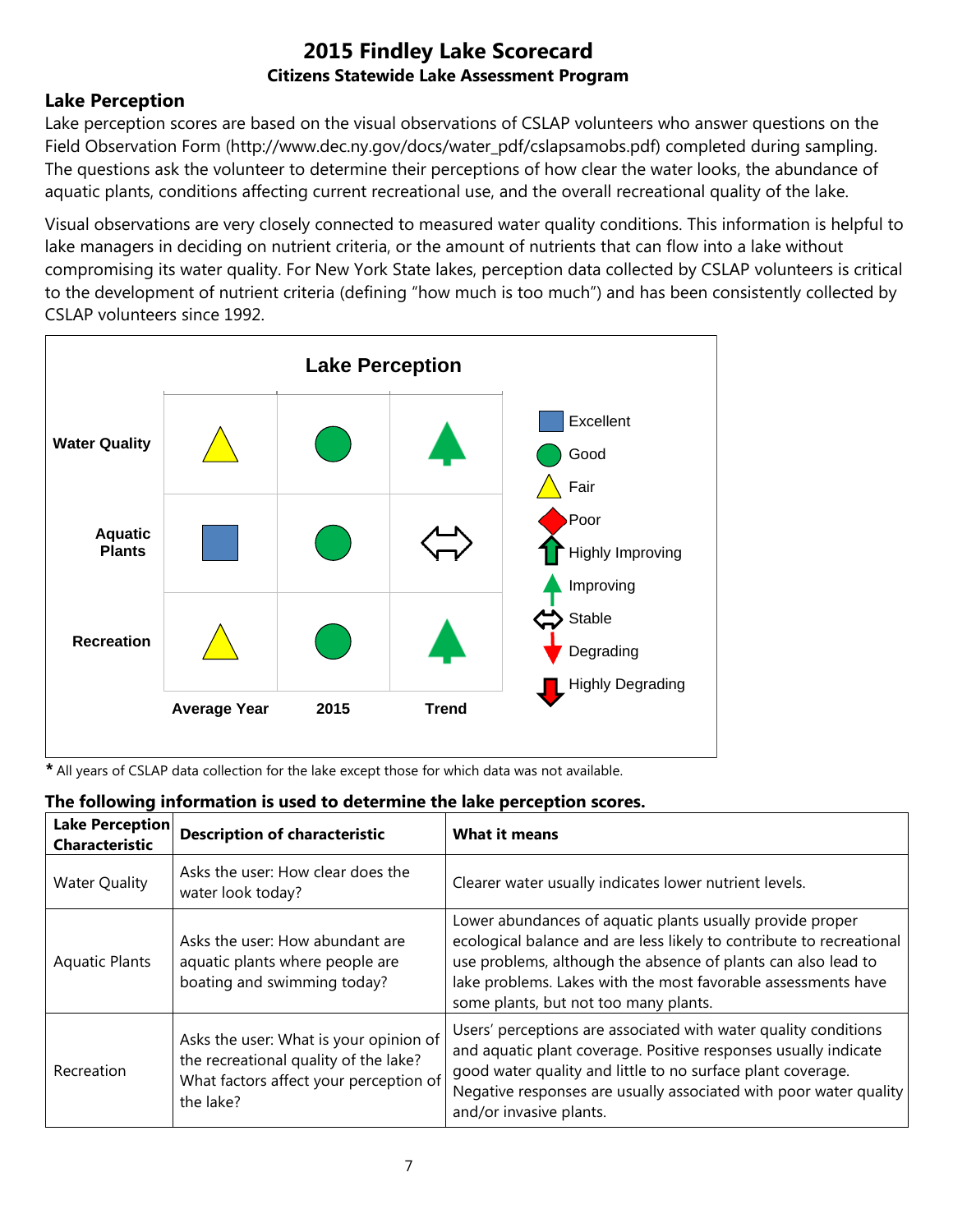# **2015 Findley Lake Scorecard**

#### **Citizens Statewide Lake Assessment Program**

#### **The lake perception scores for each lake perception characteristic are determined by the following:**

| Lake perception<br>characteristic | <b>Score</b> | <b>Criteria Score Elements</b>                                                                                       | <b>How Criteria Are Used to Determine</b><br><b>Score</b> |
|-----------------------------------|--------------|----------------------------------------------------------------------------------------------------------------------|-----------------------------------------------------------|
|                                   | Excellent    | Water quality perception is evaluated on a<br>5 point scale during each CSLAP sampling                               | Average value $< 1.5$                                     |
| <b>Water Quality</b>              | Good         | session, ranging from "crystal clear" (=1) to                                                                        | Average value > 1.5 and < 2.5                             |
|                                   | Fair         | "severely high algae levels" (=5); average                                                                           | Average value $>2.5$ and $<3.5$                           |
|                                   | Poor         | values are computed                                                                                                  | Average value > 3.5                                       |
|                                   | Excellent    | Aquatic plant coverage is evaluated on a 5                                                                           | Average value $>2$ and $< 2.5$                            |
|                                   | Good         | point scale during each CSLAP sampling                                                                               | Average value $>1.5$ and < 2 OR $> 2.5$ and < 3           |
| <b>Aquatic Plants</b>             | Fair         | session, ranging from "not visible at lake                                                                           | Average value $>3$ and $<3.5$ OR $<1.5$                   |
|                                   | Poor         | surface" $(=1)$ to "plants densely cover<br>surface except in deepest areas" $(=5)$ ;<br>average values are computed | Average value $> 3.5$                                     |
|                                   | Excellent    | Recreational conditions are evaluated on a                                                                           | Average value $< 1.5$                                     |
|                                   | Good         | 5 point scale during each CSLAP sampling                                                                             | Average value $>1.5$ and $<2.5$                           |
| Recreation                        | Fair         | session, ranging from "beautifulcould not                                                                            | Average value $>2.5$ and $<3.5$                           |
|                                   | Poor         | be nicer" $(=1)$ to "lake not usable" $(=5)$ ;<br>average values are computed                                        | Average value > 3.5                                       |

**+** lake assessments- **water quality** = 1 = crystal clear, 2 = not quite crystal clear, 3 = definite algae greenness, 4 = high algae levels, 5 = severely high algae levels **aquatic plants** = 1 = no plants visible, 2 = plants below surface, 3 = plants at surface, 4 = plants dense at surface, 5 =

surface plant coverage

**recreation** = 1 = could not be nicer, 2 = excellent, 3 = slightly impaired, 4 = substantially impaired, 5 = lake not usable

## **The water quality trends for each water quality characteristic and measure of lake perception are determined by the following:**

| Highly Improving: | linear regression correlation coefficient ( $R^2$ ) > 0.5 and p value < 0.01, with trend toward<br>higher "score"                           |
|-------------------|---------------------------------------------------------------------------------------------------------------------------------------------|
| Improving:        | $R^2 > 0.33$ and p value < 0.05, or $R^2 > 0.5$ and p value < 0.05, or $R^2 > 0.33$ and p value < 0.01,<br>with trend toward higher "score" |
| Stable:           | neither linear regression nor p value in statistically significant ranges as defined above                                                  |
| Degrading:        | $R^2 > 0.33$ and p value < 0.05, or $R^2 > 0.5$ and p value < 0.05, or $R^2 > 0.33$ and p value < 0.01,<br>with trend toward lower "score"  |
| Highly Degrading: | $R^2$ > 0.5 and p value < 0.01, with trend toward lower "score"                                                                             |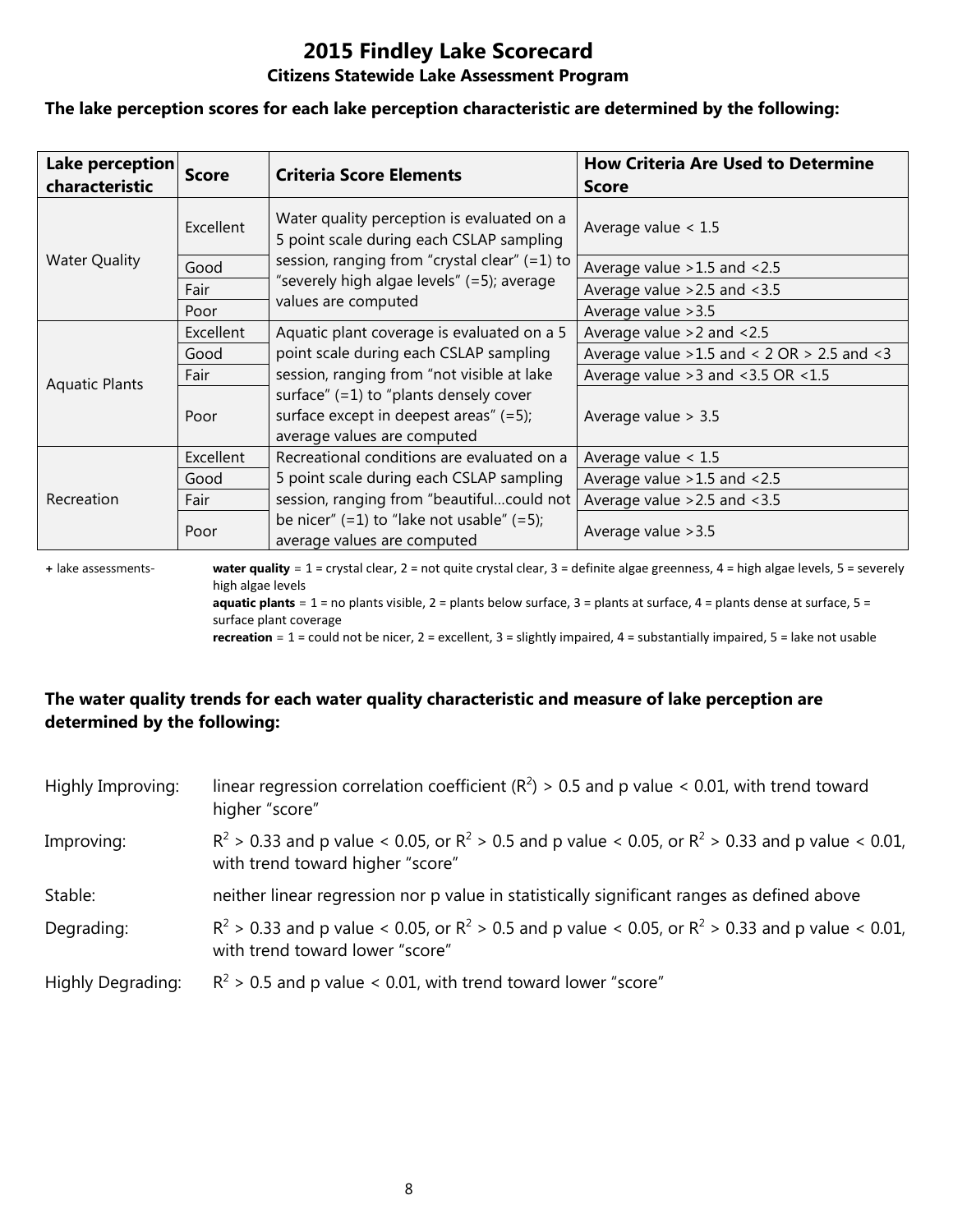## **Lake Uses**

Lake uses are defined as the best uses for a lake (drinking water, swimming, etc.) as determined by several factors. Lake uses are identified using CSLAP water quality, lake perception and biological assessment information to evaluate where a lake fits in the state Water Quality Standards and Classification system (see overview below).

Each lake use is scored based on the following assessment categories, using assessment methodology [\(http://www.dec.ny.gov/chemical/23846.html\)](http://www.dec.ny.gov/chemical/23846.html) established by DEC to evaluate impacts to lake uses:

- **Supported** no evidence of impacts to lake use;
- **Threatened** no evidence of impacts to lake use, but some factor threatens this use (for example, changing water quality, conditions that are nearing impact levels, land-use changes, etc.);
- **Stressed** occasional or slight impacts to lake use;
- **Impaired** frequent or persistent conditions limit or restrict lake use; and
- **Precluded** conditions prevent lake use. This category is uncommon in NYS (and CSLAP) lakes and is not included in the legend for most lake-use scorecard assessments.



*\** All years of CSLAP data collection for the lake except those for which data was not available.

**Overview of the typical water quality classification and their best uses.** For more information visit www.dec.ny.gov/regs/4592.html#15990

| <b>Best use</b> | <b>Other uses</b>                                                                                      | <b>Water Quality Classification</b> |
|-----------------|--------------------------------------------------------------------------------------------------------|-------------------------------------|
| <b>Drinking</b> | Bathing, swimming (recreation), fishing, and fish, shellfish and<br>wildlife reproduction and survival | Class AA & A                        |
| Bathing         | Swimming (recreation), fishing, and fish, shellfish and wildlife<br>reproduction and survival          | Class B                             |
| Swimming        | Same as Class B                                                                                        | Class C                             |
| Fishing         | Same as Class B and C                                                                                  | Class D                             |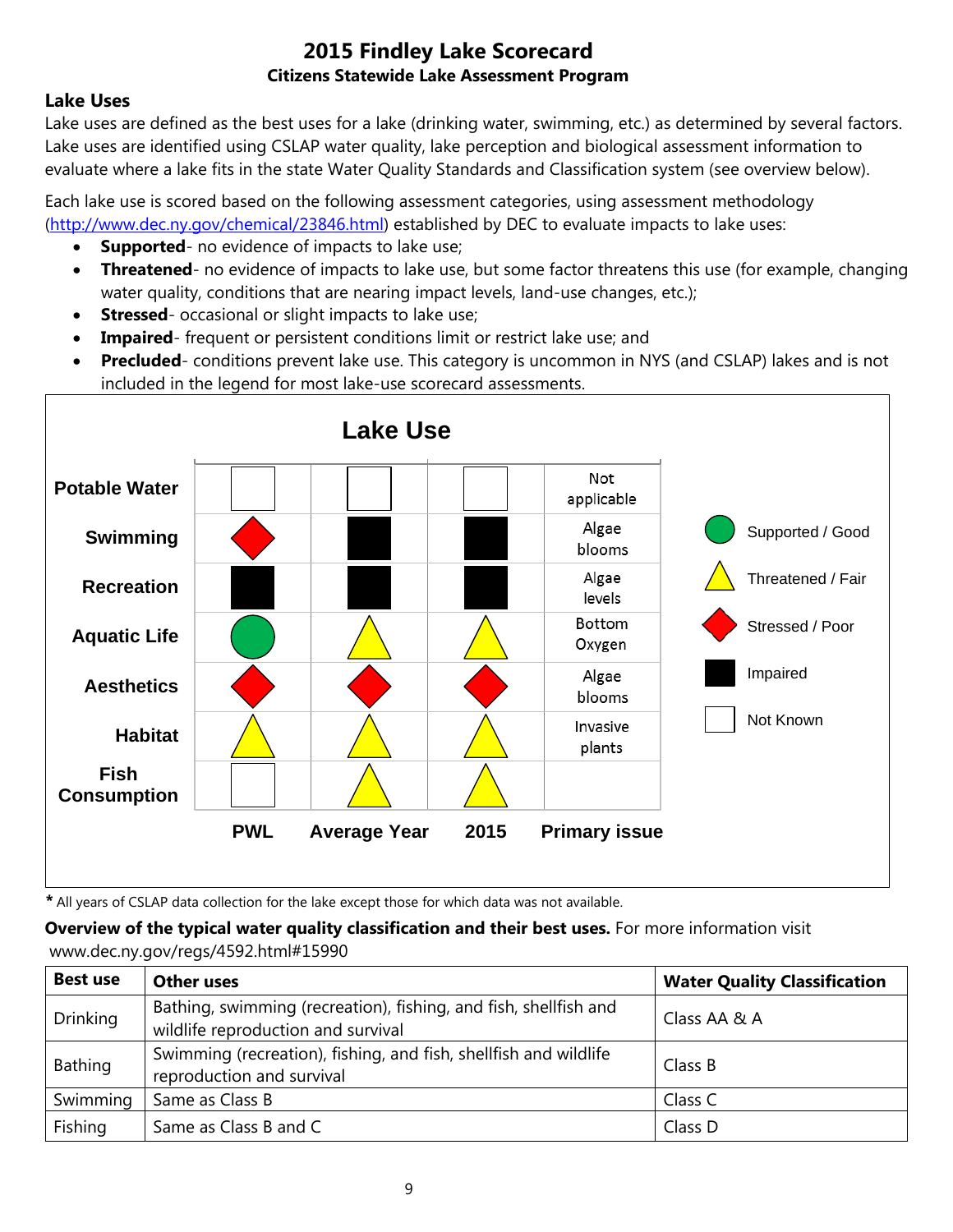#### **The following information is used to determine the condition of lake uses.**

| <b>Lake Use</b>                                                         | <b>Description of characteristic</b>                                                                                                                                                                                                                    | <b>How this relates to CSLAP</b>                                                                                                                                                                                                                                                               |
|-------------------------------------------------------------------------|---------------------------------------------------------------------------------------------------------------------------------------------------------------------------------------------------------------------------------------------------------|------------------------------------------------------------------------------------------------------------------------------------------------------------------------------------------------------------------------------------------------------------------------------------------------|
| Potable Water                                                           | The lake is used for drinking water. Only Class<br>AA and A lakes have been approved for this use.                                                                                                                                                      | CSLAP data is not intended to assess the condition of<br>potable water. Other state and local monitoring<br>programs better address this use. However, some<br>CSLAP parameters-chlorophyll a, ammonia, arsenic,<br>iron, manganese, algal toxins-indicate potential<br>impacts to potability. |
| <b>Bathing</b>                                                          | The lake is used for swimming and contact<br>recreation. This use is assessed in some lakes<br>only if they support a public bathing beach,<br>although it is evaluated in all lakes                                                                    | Several CSLAP sampling indicators-water clarity,<br>chlorophyll a, algal toxins, lake perception-can be<br>used to assess swimming conditions.                                                                                                                                                 |
| Recreation<br>(Swimming,<br>Boating, Fishing<br>and non-contact<br>use) | The lake is used for swimming, boating, fishing<br>and non-contact recreation. Even though some<br>lakes are not classified for this use, all CSLAP<br>lakes should support this use, consistent with the<br>federal goal to make all lakes "fishable." | Contact recreation is evaluating using the bathing<br>indicators described above. Non-contact recreation is<br>evaluated using the lake perception data (visual<br>observations) and aquatic plant surveys.                                                                                    |
| Aquatic Life                                                            | The lake is used by aquatic life. This is not an<br>official "use" designated by New York State, but<br>water quality standards and other criteria are<br>adopted to protect aquatic life.                                                              | Aquatic life impacts can be evaluated by a number of<br>CSLAP indicators, including pH, dissolved oxygen, and<br>the presence of invasive species.                                                                                                                                             |
| Aesthetics and<br>Habitat                                               | The lake is used for visual enjoyment or the<br>visual beauty of the lake. This is not an official<br>"use" designated by New York State, but water<br>quality criteria are adopted to protect aesthetics.                                              | Lake aesthetics can be impacted by a number of<br>factors, including algal blooms, nuisance weeds, or<br>simply reports that "the lake looks bad," all of which<br>are evaluated in CSLAP. Lake habitat is evaluated<br>against the presence and management of exotic<br>plants                |
| <b>Fish Consumption</b>                                                 | The lake is used for consumption of fish. All<br>lakes are assumed to support this use unless<br>otherwise indicated.                                                                                                                                   | CSLAP does not collect data or information to<br>evaluate fish consumption. All CSLAP lakes are<br>evaluated against the New York State Department of<br>Health: Health Advice on Eating Fish You Catch<br>(http://www.health.ny.gov/environmental/outdoors/fi<br>sh/health_advisories/).      |

For many CSLAP lakes, some of the lakes designated uses have previously been evaluated; a summary of these assessments can be found on the DEC Priority Waterbody List (PWL) developed for each of the 17 major drainage basins in the state. These can be found at [http://www.dec.ny.gov/chemical/23846.html.](http://www.dec.ny.gov/chemical/23846.html) For some lakes, these are derived from historical assessments of CSLAP or other water quality data, while for others, no PWL assessments are yet available. The "rules" for these assessments are cited in the state Consolidated Assessment and Listing Methodology (CALM) [\(http://www.dec.ny.gov/chemical/23846.html\)](http://www.dec.ny.gov/chemical/23846.html) have changed several times over the last decade, and the CALM document continues to be updated as new assessment tools are evaluated and adopted. The first column of the scorecard reflects the most recent PWL assessment, if available, for each CSLAP waterbody. Non CSLAP data, including "institutional" data (treated water data, bacterial data, consumer confidence report (CCR) summaries, and need for enhanced treatment) may be used for PWL assessments, but are not summarized here.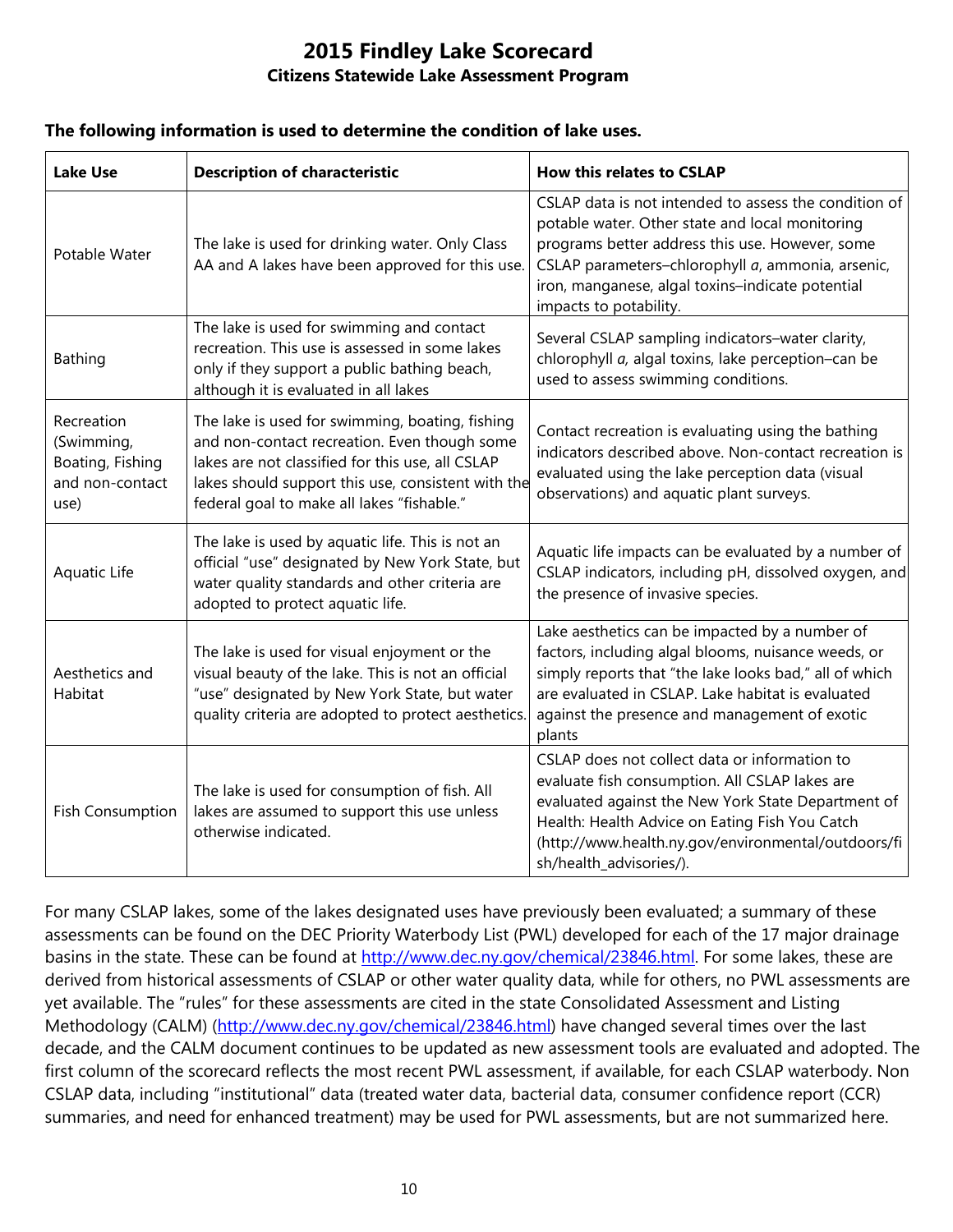| <b>Lake Use</b> | <b>Score</b> | <b>Criteria Score Elements</b>                                                                                     | <b>How Criteria Are Used to Determine</b>                    |
|-----------------|--------------|--------------------------------------------------------------------------------------------------------------------|--------------------------------------------------------------|
|                 |              |                                                                                                                    | <b>Score</b>                                                 |
| Potable Water   | Supported    | Surface water chlorophyll a and HABs<br>data, and deepwater metals data are<br>used to evaluate potable water use. | No evidence of any criteria violations (see below)           |
|                 | Threatened   |                                                                                                                    | Avg hypolimnetic NH <sub>4</sub> > 1, Fe > 0.5, As > 0.3, or |
|                 |              |                                                                                                                    | Mn >1; avg open water MC-LR > $0.5$                          |
|                 | Stressed     |                                                                                                                    | >10d consec. open MC-LR>0.3 or BGA>30; Avg                   |
|                 |              |                                                                                                                    | hypolimnetic NH <sub>4</sub> > 2, Fe > 1 or Mn > 1; avg      |
|                 |              | Waterbodies not classified as potable                                                                              | open water MC-LR > 1,                                        |
|                 | Impaired     | water supplies cited as "not known"<br>(with impacts cited as "not applicable"                                     | Avg chl.a > 4 (Class AA)-6 (Class A) ug/l, hypo.             |
|                 |              |                                                                                                                    | arsenic > 10 ug/l, violation of MCLs, municipal              |
|                 |              |                                                                                                                    | shut-down, or excessive water treatment needed               |
|                 | Not known    |                                                                                                                    | No chlorophyll or deepwater nutrient data                    |
|                 | Supported    |                                                                                                                    | No evidence of any criteria violations (see below)           |
|                 | Threatened   | Surface water chl a, water clarity, and                                                                            | Statistically significant WQ degr.; infrequent or            |
|                 |              | HABs data used to evaluate bathing use.                                                                            | single small site MC-LR>20 or shore BG >25-30                |
|                 | Stressed     |                                                                                                                    | >10% water clarity readings < 1.2m; or single                |
|                 |              | Bathing assessments included here                                                                                  | shoreline bloom MC-LR > 20; or open BG Chl >                 |
| <b>Bathing</b>  |              | reference bathing criteria cited in the                                                                            | 30; recreation = "impaired" w/beach present                  |
|                 | Impaired     | PWL; "public bathing" is evaluated with                                                                            | Open MC-LR > 20 ug/l or avg Secchi < 1.2m; or                |
|                 |              | bacteria and DOH beach data and is                                                                                 | multiple site and persistent shore MC-LR $>$ 20 or           |
|                 |              | reflected in the assessment information                                                                            | shore BG Chl > 25-30; beach closure > 4 wks or               |
|                 |              | here (if available) but not quantified                                                                             | control needed                                               |
|                 | Not known    |                                                                                                                    | No chlorophyll, clarity, HAB or perception data              |
|                 | Supported    | Surface water chl a, water clarity, and                                                                            | No evidence of any criteria violations (see below)           |
|                 | Threatened   | HABs data used to evaluate bathing use.                                                                            | Same as bathing or avg TP > 20 ug/l; >25%                    |
|                 |              |                                                                                                                    | slightly impaired frequency recreation AND >                 |
| Recreation      |              | Bathing assessments included here                                                                                  | 10% poor clarity triggering slight impairment                |
|                 | Stressed     | reference bathing criteria cited in the                                                                            | Same as bathing or >10% Chl.a samples > 10                   |
|                 |              | PWL; "public bathing" is evaluated with                                                                            | uq/l                                                         |
|                 | Impaired     | bacteria and DOH beach data and is                                                                                 | Same as bathing or Avg chl.a > 10 ug/l                       |
|                 | Not known    | reflected in the assessment information<br>here (if available) but not quantified                                  | No chlorophyll, clarity, HAB or perception data              |
| Aquatic Life    | Supported    |                                                                                                                    | No evidence of any criteria violations (see below)           |
|                 | Threatened   |                                                                                                                    | Inferred/measured DO < 1; 10% pH < 6.5 or                    |
|                 |              |                                                                                                                    | > 8.5                                                        |
|                 | Stressed     | pH, (inferred) dissolved oxygen, and the                                                                           | Avg DO < $6.5$ or > 8.5; inferred/measured DO <              |
|                 |              | presence of AIS species are used to                                                                                | 1 for Class T/TS                                             |
|                 | Impaired     | evaluate aquatic life                                                                                              | Avg pH < 6 or >9; Avg DO < 6.5 or > 8.5                      |
|                 |              |                                                                                                                    | w/documented fish impacts; inferred/measured                 |
|                 |              |                                                                                                                    | DO <1 w/documented fish impacts                              |
|                 | Not known    |                                                                                                                    | No pH, DO, or AIS information available                      |

## **The lake use scores for each lake use characteristic are determined by the following:**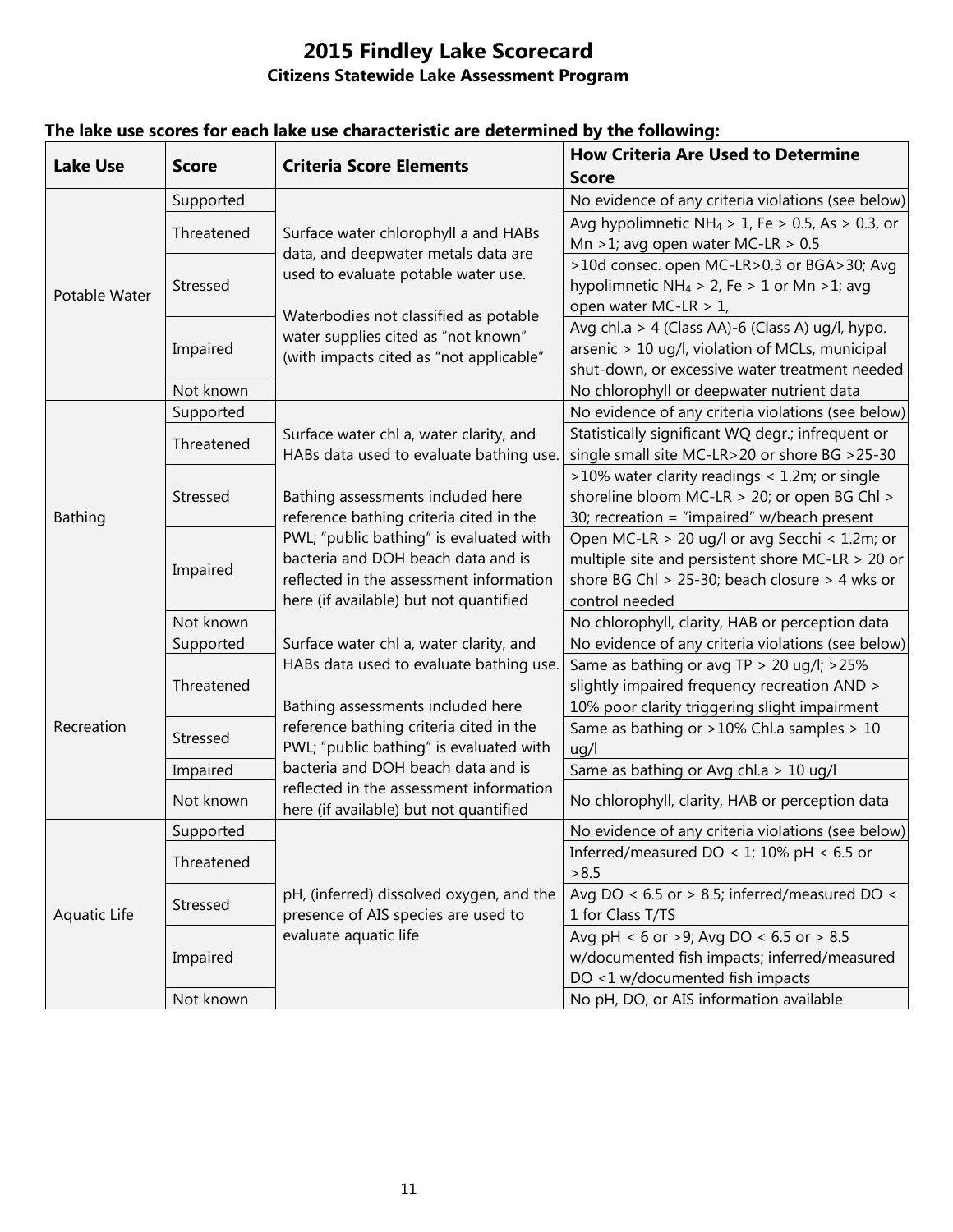| <b>Lake Use</b>         | <b>Score</b> | <b>Criteria Score Elements</b>                                                                                                                                                                                                                                            | <b>How Criteria Are Used to Determine</b><br><b>Score</b>                                                                                                                                                                                                                                                                  |
|-------------------------|--------------|---------------------------------------------------------------------------------------------------------------------------------------------------------------------------------------------------------------------------------------------------------------------------|----------------------------------------------------------------------------------------------------------------------------------------------------------------------------------------------------------------------------------------------------------------------------------------------------------------------------|
| Aesthetics /<br>Habitat | Good         | Aesthetics are evaluated through<br>perception surveys and the presence of<br>HABs and native species, while habitat is<br>evaluated against AIS species. These<br>categories are not recognized by EPA as<br>designated uses, so they are evaluated<br>as a "condition". | No evidence of any criteria violations (see below)                                                                                                                                                                                                                                                                         |
|                         | Fair         |                                                                                                                                                                                                                                                                           | Occasional aquatic plant treatment required for<br>invasive (habitat) or native (aesthetics) plants;<br>Aesthetics: "slightly impaired" due to algae or<br>weeds >25%; "definite algae greenness" >25%;<br>1x open water or shoreline bloom notification;<br>>25% surface weeds; >10% TP samples > 20<br>uq/l              |
|                         | Poor         |                                                                                                                                                                                                                                                                           | Routine aquatic plant treatment required for<br>invasive (habitat) or native (aesthetics) plants;<br>Aesthetics: "slightly impaired" due to algae or<br>weeds >50%; "definite algae greenness" >50%;<br>> 1x open water or large or widespread<br>shoreline bloom notification; > 50% surface<br>weeds; avg $TP > 20$ ug/l |
|                         | Not known    |                                                                                                                                                                                                                                                                           | No perception, HAB or AIS information                                                                                                                                                                                                                                                                                      |
| Fish<br>Consumption     | Supported    | Fish consumption is not evaluated<br>through CSLAP- PWL listings are based<br>on whether a waterbody is cited on the<br>DOH Health Advice for Consumption of                                                                                                              | No evidence of any criteria violations (see below)                                                                                                                                                                                                                                                                         |
|                         | Threatened   |                                                                                                                                                                                                                                                                           | High toxins in any HAB sample or persistent BGA<br>blooms                                                                                                                                                                                                                                                                  |
|                         | Stressed     |                                                                                                                                                                                                                                                                           | Fish tissue data indicates measurable level of<br>contaminants but no listing on DOH Health<br>Advice on Eating Sports Fish and Game                                                                                                                                                                                       |
|                         | Impaired     |                                                                                                                                                                                                                                                                           | Waterbody cited on DOH Health Advice on<br>Eating Sports Fish and Game                                                                                                                                                                                                                                                     |
|                         | Not known    |                                                                                                                                                                                                                                                                           | No fish tissue data; potential impacts not cited                                                                                                                                                                                                                                                                           |

+ proposed NNC (numeric nutrient criteria): for potable water: Class AA lakes: chlorophyll a = 4 ug/l; for Class A lakes = 6 ug/l; proposed NNC (numeric nutrient criteria) for swimming: chlorophyll a = 10 ug/l (all classes); water clarity = 1.2 meters (= 4 feet), TP = 20 ug/l

#### **Summary**

The information displayed in the scorecard is intended to give a quick and comprehensive overview of the results from CSLAP assessments and lake data collected by DEC, academics and private consultants.

CSLAP scorecards summarize information related to water quality, lake perception, biological condition and lake uses. The data and other information collected through CSLAP, or other sources, contribute to the evaluation of lake uses.

This information is the basis for the water quality assessments conducted as part of DEC's waterbody inventory. More comprehensive summaries of CSLAP data are included in individual lake reports and regional and statewide CSLAP data summaries. To fully understand CSLAP lakes, those interested should review the information found in scorecards, individual lake summaries, and regional and statewide CSLAP reports.